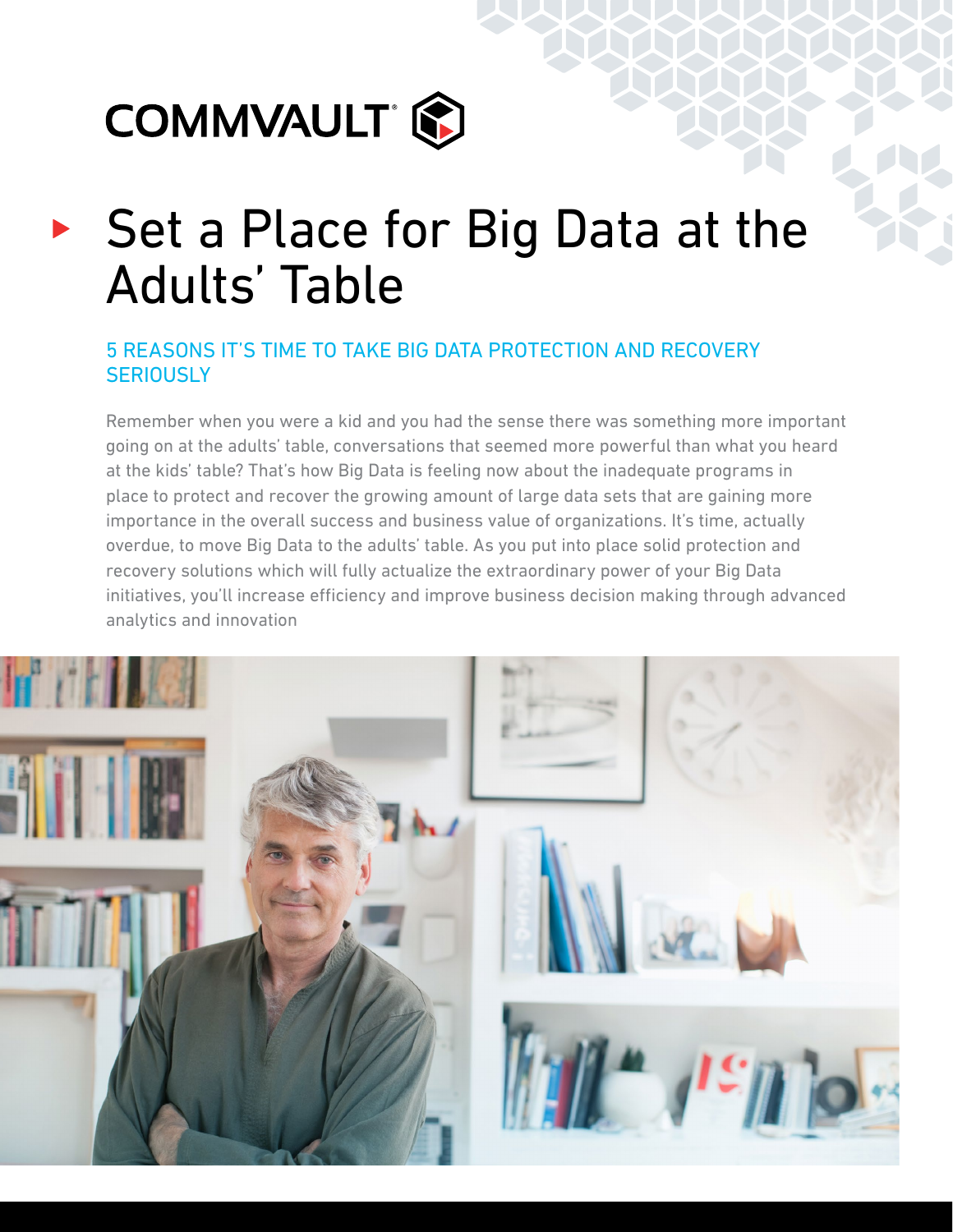'Regular' sized data sets are enjoying feature-rich solutions and the commitment of IT to deliver on SLAs and provide protection at the desired level. Big Data sets have been underserved due to the daunting challenges of fashioning solutions that can support such large data sets, at a reasonable enough cost that IT can obtain budget approval. As counterpoint, however, while Big Data may be weakly protected, Big Data initiatives are on the rise. A 2015 global study of data-driven initiatives among enterprises showed that the number of organizations that have deployed or implemented data-driven projects has increased by 125%.<sup>1</sup>

As compliance and governance regulations become more critical, the realization that Big Data is at risk is shifting priorities. IT organizations understand that Big Data must be protected with the same level of sophistication – even more – as their 'regular' sized data. This is applying new pressure to embrace data protection and management that is Big Data aware so that automated disaster recovery and enhanced levels of visibility can be achieved for platforms including Hadoop, Greenplum and GPFS.

## 5 ISSUES ON THE BIG DATA MENU

As you begin to embrace Big Data protection and management, there are five key issues you need to consider to achieve the same level of protection for vary large data sets as you do for those 'normal' enterprise data volumes.

#### ONE: UNSTRUCTURED DATA

Looking ahead to Big Data growth the clearly looming force is unstructured data – Twitter, Facebook, video – where valuable customer intelligence data now lies, if correctly managed and protected. IDC estimates unstructured data to rise from 9.3 zettabytes in 2015 to 44.1 zettabytes by 2020.<sup>2</sup> Here's the scary fact: while unstructured data forges ahead, organizations are woefully unprepared for protecting the data and even blasé about its value. An industry survey of more than 1,100 respondents showed that organizations placed greater priority on structured initiatives, and 32% said managing unstructured data was not on their priority list.<sup>3</sup> Other survey results showed that, of over 100 responding enterprises with a median of 20 TB of unstructured data stored, only 37% regularly audited the amount of data that employees or business units produce. Only half of organizations responding had an information governance program in place.<sup>4</sup> Your Big Data management solution must easily accommodate unstructured data – and lots of it – to deliver the comprehensive protection and recovery you require.

## Unstructured data to rise from 9.3 zettabytes in 2015 to 44.1 zettabytes by 2020

*SNIA.org*

#### Big Data Train Wreck Ahead!i

Read why Big Data is not being protected with the same careful processes put into place as 'regular' data sets and the precarious position it is causing.

**READ NOW** 



<sup>1 2015</sup> Big Data and Analytics Survey, IDG Enterprise, http://commvau.lt/2aGvtH4

<sup>2</sup> Adoption and Trends in Object-based Storage, 2015 Data Storage Innovation Conference, http://commvau.lt/2bnNvwz

<sup>3</sup> ibid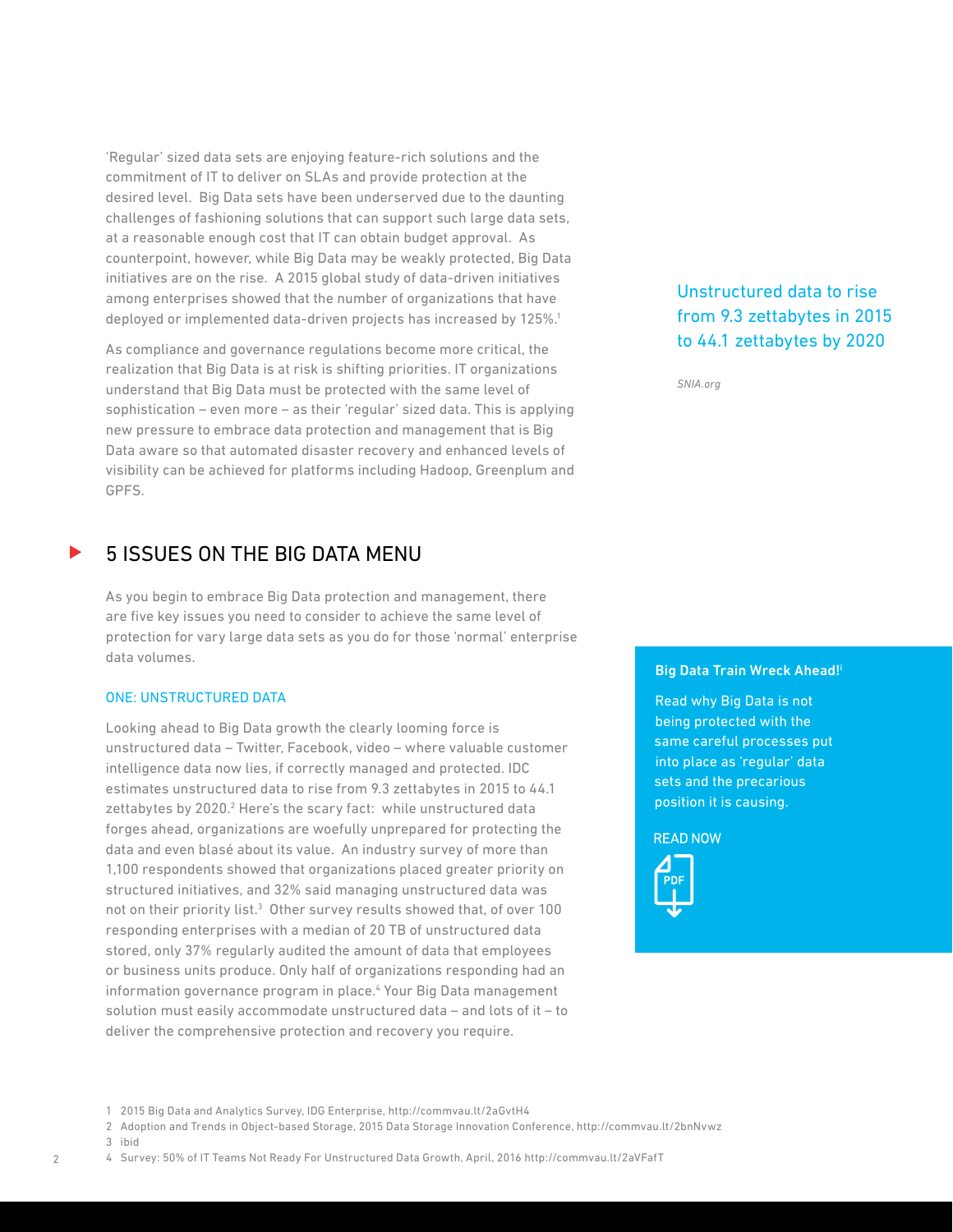#### TWO: INTEGRATION

The most economical approach is to integrate Big Data protection into existing IT recovery infrastructure. This however, requires a solution that is Big Data aware, that can provide enhanced levels of visibility into leading Big Data tools such as Hadoop, Greenplum and GPFS. To be truly Big Data aware, solutions need to help customers map Big Data implementations and architectures, providing insight for how these environments can be protected and recovered in whole or across selected nodes, components, and/or data sets.

#### THREE: SECURITY AND COMPLIANCE

Unstructured, textual data includes email messages, PowerPoint presentations, Word documents, collaboration software, instant messages and so much more. To see unstructured data growth in play, all you need to do is check your increasing inbox! Now multiply that with volumes of structured data and the analytic data used to derive business insights from all that data and you have a complex multi-structured mess that comprises most Big Data environments. To achieve both security and compliance for all of that stored data you need to employ a sophisticated converged backup and archive process that will assure Big Data recoverability as well as discovery, all without adding complexity or heavy resource overhead.

#### FOUR: DISASTER RECOVERY

Big Data can be organized into multi-node systems which can bring inherent complexity to protection and recovery of desired data. New software advancements provide companies with an intelligent approach to protecting the infrastructure of Big Data initiatives with the ability to automate disaster recovery for these multi-node systems. Automated disaster recovery reduces the risk of human error caused by manual disaster recovery. As with any form of data, all users do not have all access. Seek solutions that offer a single user interface for setting rules and policies across any combination of physical, virtual, cloud and Big Data environments. This enables more efficient and reliable data management and disaster recovery while meeting recovery time and point objectives.

#### FIVE: DATA PORTABILITY

Large data sets can reside in a number of infrastructure options – cloud, on-premises, virtualized or traditional. In managing, backing up and recovering Big Data, look for a solution that enables you to implement data portability regardless of the data's origin. This will give you the agility you need to avoid vendor lock in so you can take advantage of new innovations and developments with ease.

50% of IT Teams Not Ready For Unstructured Data **Growth**